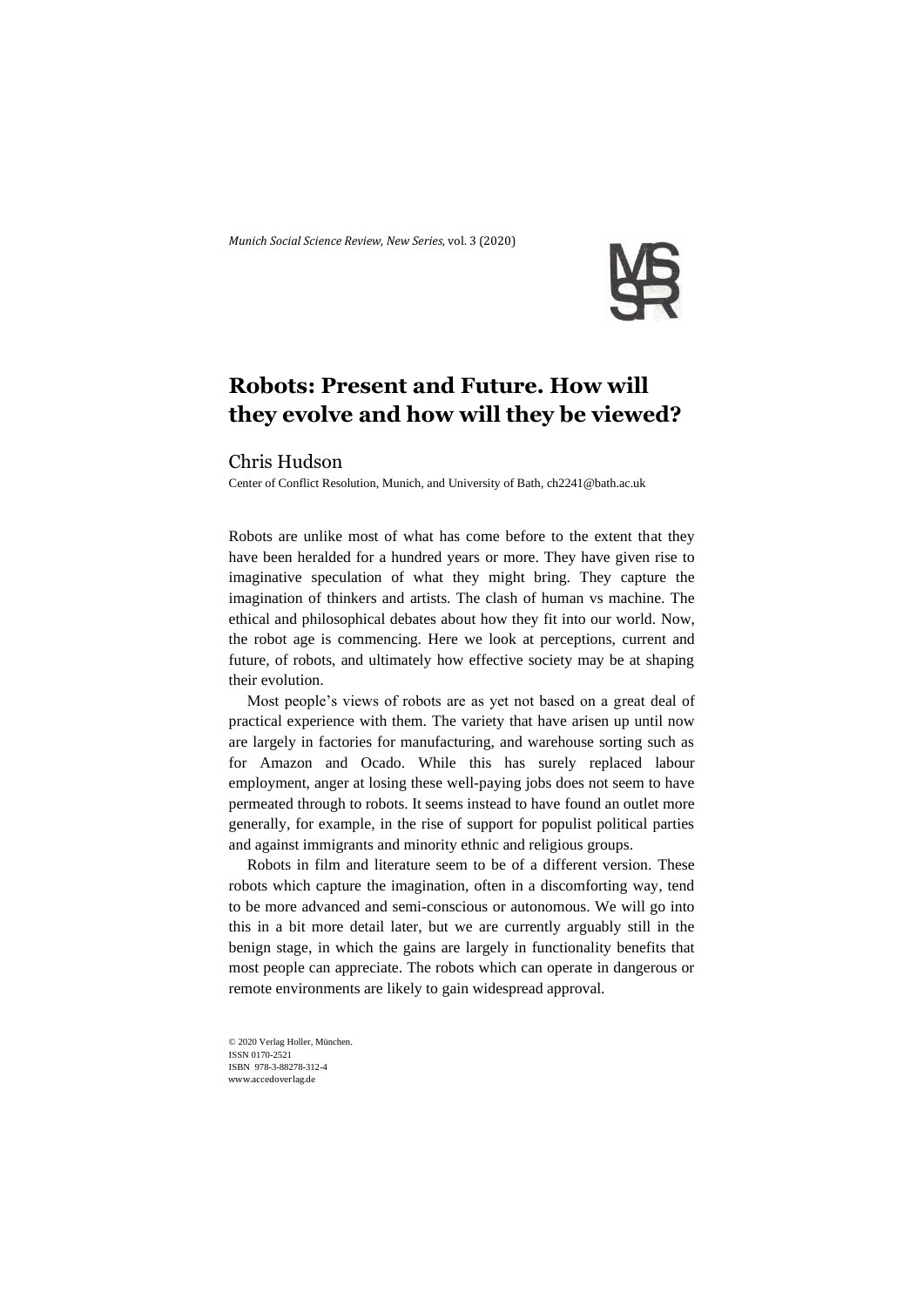## 254 *Munich Social Science Review, New Series, vol. 3, 2020*

One area in which robots are likely to be important is in health and social care. As populations age, robots are destined to play an important role in coping with the extra caring burden on society. Will people appreciate the cost savings, or will they bemoan the lack of human interaction? In luxury hotels, restaurants, and shops it could be that labour is kept on in service positions, whereas more value-based outlets move to the increasingly cost-effective robot alternative. Thus, robots could acquire a stigma, or less aspirational aspect.

In the coming decades robots are likely to proliferate into every part of society. Initial preconceptions of society may change as people grow up with robots not knowing any different world. For instance, when the railways were introduced in the early 19<sup>th</sup> century perceptions were mixed. Many complained that these 'iron monstrosities' would tarnish the natural beauty of the countryside. Nowadays, a steam powered railway rolling through the countryside is more likely to illicit feelings of appreciation. To some extent, familiarity breeds comfort.

The more 'functional' robots discussed so far have many of the same issues as traditional technology. Now we look at some of the more futuristic sci-fi type possibilities, which have so captured the imagination. One aspect of robotisation relates to human augmentation. Human cyborgs will be created in which humans can be made to become faster, stronger, and smarter all with no effort on their part, just money. Perhaps at some point it may be possible to impart the knowledge of a foreign language into a person's brain. While at present wealthier children may have the benefit of greater educational opportunities, they still have to do the work to succeed. With knowledge or intelligence augmented onto them, this semblance of fairness may well dissipate. As advantages for wealthy families become more entrenched, the polarization between classes could well also increase.

Military robots have the capacity to markedly change war, and how conflict is perceived. The use of autonomous weapons systems is set to increase. Robot soldiers reducing the need for human involvement makes it easier for governments to prosecute war. Currently, the main difficulty countries face is the human toll on their soldiers, especially when the contest is hard fought and the body count high. Alongside this reduced barrier to conflict is the likelihood that countries will also apply less scrutiny to the fallout with respect to the victims. The rise of militaristic robots and associated new age weapons may also change the experience of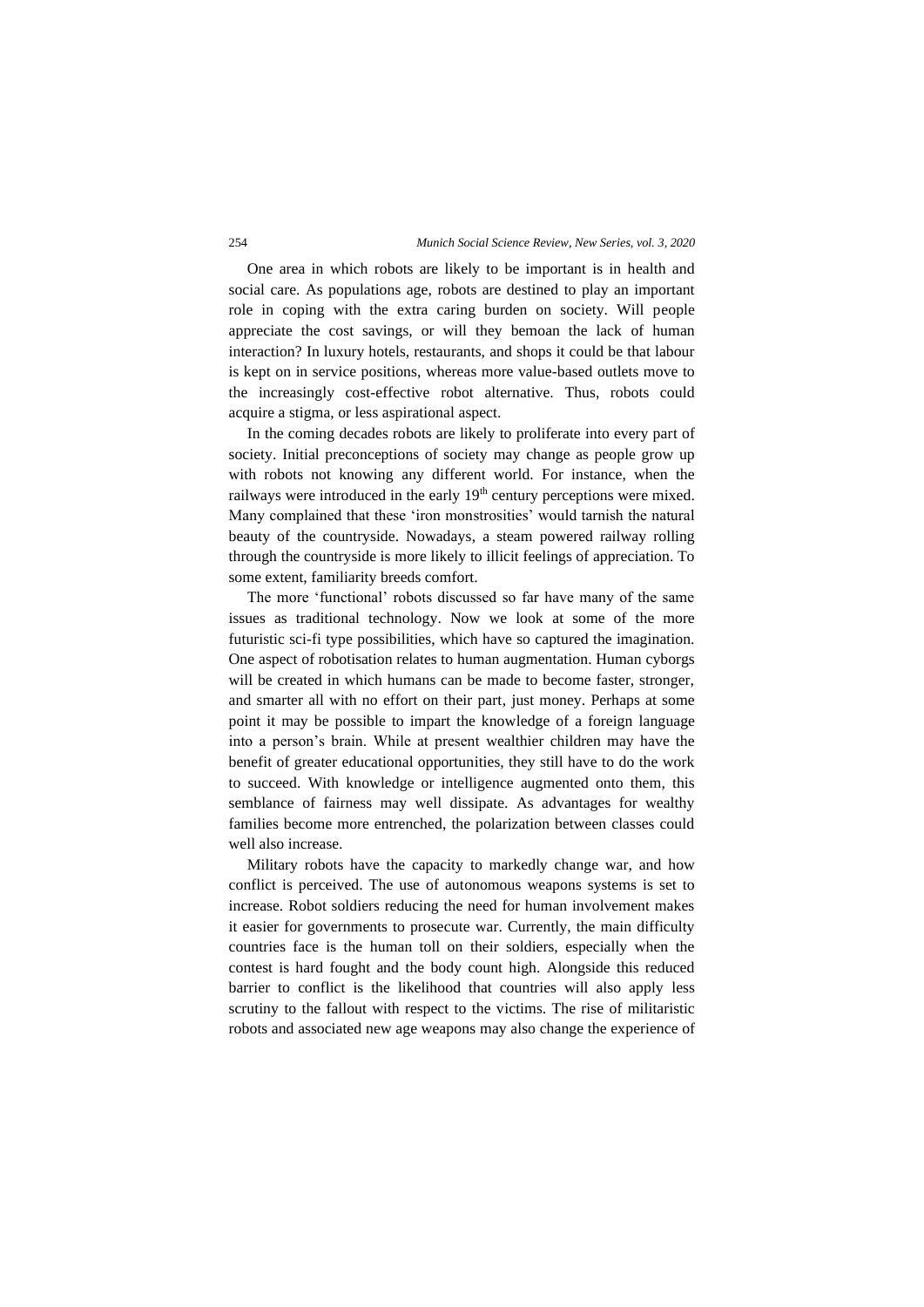## *C. Hudson: Robots: Present and Future* 255

war for the victims, especially if these potentially terrifying weapons are not regulated effectively.

The rise of the robot soldier will make it relatively more attainable to acquire private armies. We may see private robot armies in the hands of drug cartels for example. Authoritarian governments may find it easier to oppress a population as they do not even need the support of soldiers any longer, just the control over the robots. Beyond that we can also get into possibilities of semi-autonomous robots, or even completely self-aware robots making decisions for themselves. In such cases it can be increasingly difficult to establish criminal culpability, and even where theoretically possible, more difficult to track down any culprits behind the machines. The world we are left with is less that of a population actively choosing and desiring military robots but a robot army arms race driven out of fear and confusion.

If authoritarian rule is easier to facilitate and military conflict more frequent and less accountable, then the world as a whole is likely to become more amoral. It is also possible that frequent interaction with robots will change humanities nature. Comparing modern life to previous times which were spent more in tune with nature has led to changes in people's outlook. Increasing interaction with robots and less with humans could further shape people's behaviour. One aspect of this may be a decline in people's tolerance for compromise and empathy, as these characteristics are less required in interactions with robots.

We have discussed perceptions of robots so far with the assumption that they are a poor substitute for humans. However, we might also consider that robots may one day exceed human capability not just in menial tasks such as stacking supermarket shelves, but in all areas. We already have artificial intelligence programs written poetry published in top ranked academic journals. Rather than being viewed as a second-best alternative, they may be preferred across all in society. This may even extend to romantic partners, which could have stark implications for fertility rates.

While robots have the capacity to bring great benefits, how they are ultimately viewed will depend on a number of things. Firstly, if the productivity gains are distributed across society fairly, then workers who have their jobs replaced by robots will be less aggrieved. Secondly, the more dystopian realizations may be prevented by effective global, regulation of robot development. This looks increasingly difficult as powerful actors such as the US and China become less inclined to be